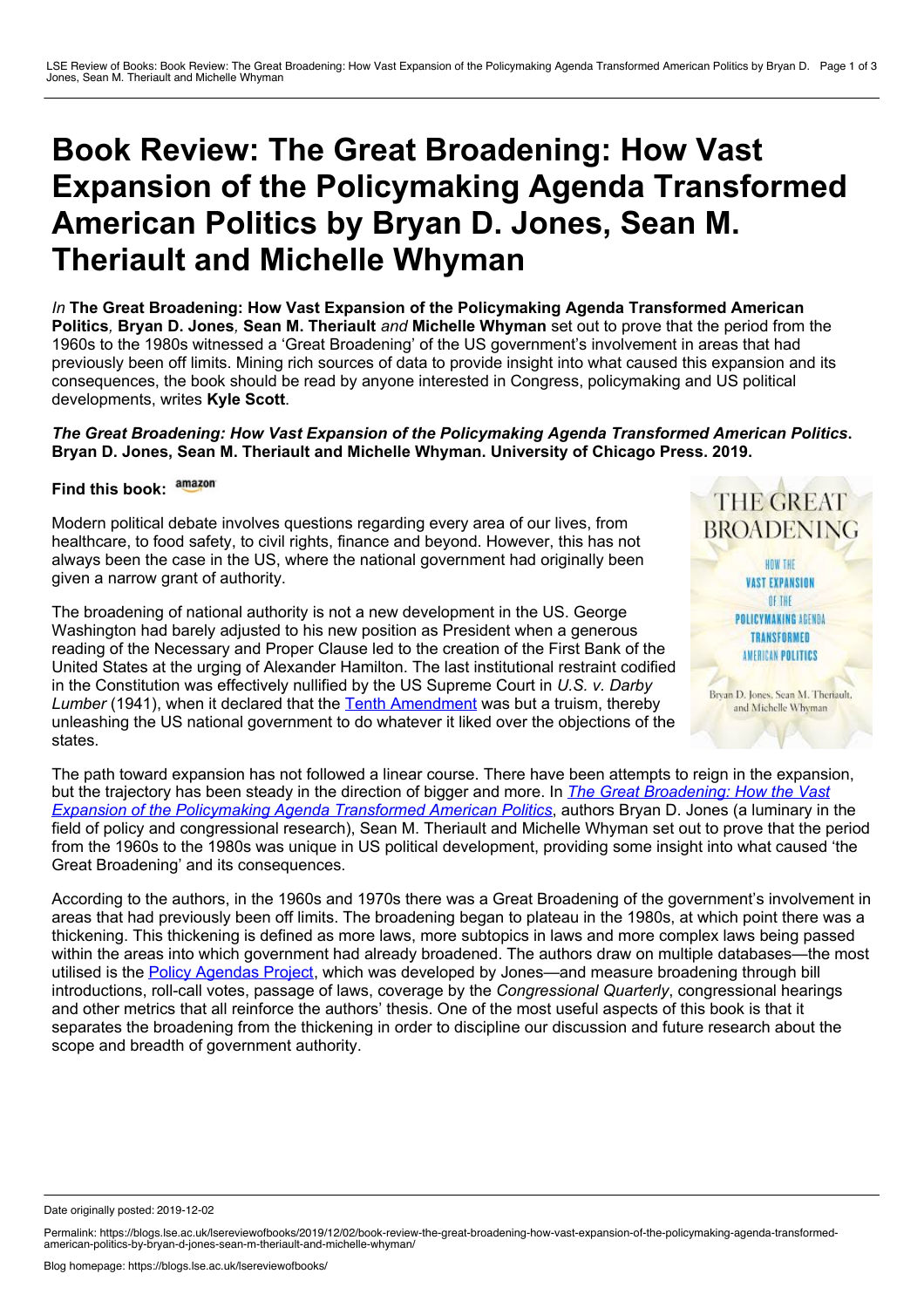The primary outcomes of the broadening and subsequent thickening are that Congress moved from lawmaking to oversight; interest group activity grew; social movements rose to combat competing initiatives; parties in government polarised which precipitated a polarisation in the general public; the corpus of law grew much larger; and the docket of the Supreme Court expanded. The authors set out to demonstrate that a broadening has occurred, but put a much greater emphasis on 'delineating' the consequences. The two most striking that will no doubt lead to additional work are the claims that the rise of interest group activity and polarisation were consequences, and not causes, of the broadening. Particularly in the case of interest group activity, this goes against much of the conventional thought on issue expansion in Congress.



**Image Credit: (Masakazu [Matsumoto](https://flickr.com/photos/vitroids/44771212914/) [CC](https://creativecommons.org/licenses/by/2.0/) BY 2.0)**

The authors do not aim to be the definitive voice on what has caused the broadening, or resulted from it, and readily admit that they do not prove their thesis absolutely. Rather, they offer a 'plausibility analysis' in which they seek to offer reasonable explanations. Too often academics get caught up in making marginal changes to wellresearched topics which typically result in a battle over methodology and measurement rather than an engagement with substance. It is refreshing, and needed, to see scholars take a big chance with their research. The authors deploy multiple modes of analysis and a disciplined methodology without getting bogged down unnecessarily with the tools of the trade. Instead, the authors recognise that there are more sophisticated approaches and encourage others to take what they have developed and refine it. No single work can do everything and this book develops and sufficiently tests big ideas; it is up to others to now iterate and refine.

The paradigm the authors have constructed can potentially cross over from congressional scholars and inform research by those studying institutional dynamics, public opinion and the interplay between and among each in policy formation. And the authors are not bashful about their ambitions. They consistently draw parallels between their work and discipline-defining scholarship in cosmology, physics, geology and biology. The repeated references to the natural sciences are unnecessary—in truth they come off as a bit pretentious, if not conveying a slight case of science envy, since political science has its own discipline-defining achievements that could also be referenced. Since this book is geared towards advanced graduate students and researchers in American politics, political science parallels would have been more appropriate examples.

It is also disconcerting that the authors do not meaningfully engage with the literature relevant to broadening. For instance, in citing research that has also noticed a broadening, the authors reference only six studies—all of which are chapters from the same edited [volume.](https://press.princeton.edu/books/paperback/9780691122588/the-transformation-of-american-politics) A broader engagement with the literature on the topic would have been helpful to let the reader know that there is some contention over whether the government has broadened its scope. As it stands now, the authors can justifiably be accused of using a battering ram to knock down an open door (I'm unaware of any work in a major journal or from atop publisher that convincingly argues that the scope of government has gotten smaller in the US).

Date originally posted: 2019-12-02

Permalink: https://blogs.lse.ac.uk/lsereviewofbooks/2019/12/02/book-review-the-great-broadening-how-vast-expansion-of-the-policymaking-agenda-transformed-<br>american-politics-by-bryan-d-jones-sean-m-theriault-and-michelle-wh